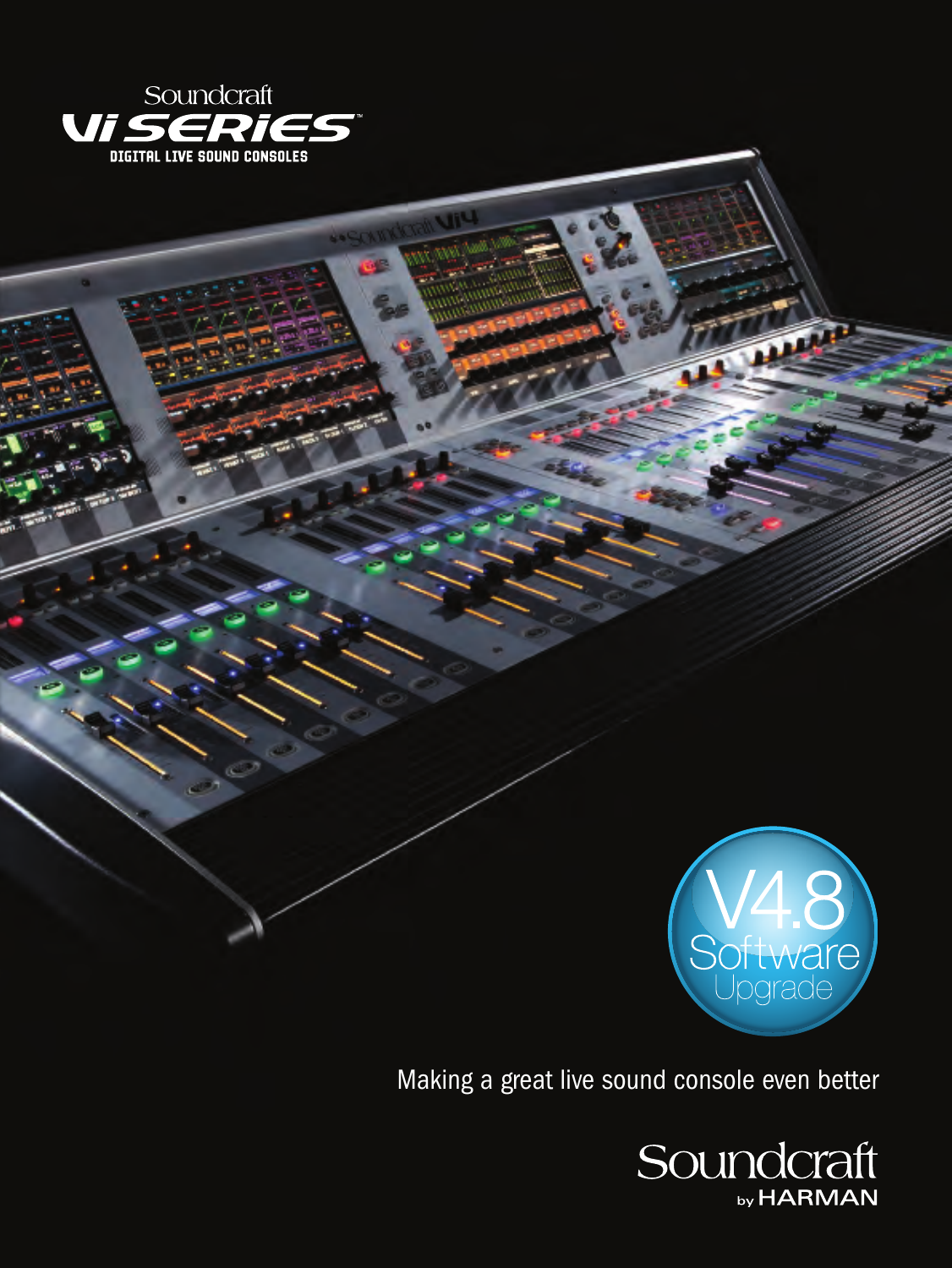## Gate/Duck External Source

V4.8 software brings with it the facility to externally control the Gate or Ducking processing from a bus in the console. We all know that performers using in-ear monitors want to hear the audience between songs. Now it's as easy as inserting a ducker on an ambient mic with an external source of the LR bus or a spare bus, and the audience level increases automatically when the performers stop playing.  $Vi2/4/6$   $\boxed{\checkmark}$  vi1  $\boxed{\checkmark}$  when the performers stop playing.<br> $Vi2/4/6$   $\boxed{\checkmark}$  vi1  $\boxed{\checkmark}$ 

**Auto-increase of ambient mic levels in monitor mixes between songs**

というこう こまにつ

# Aux VCA Mode

The Vi's Aux VCA mode is now a whole lot more powerful. VCA master faders can now control the aux sends of their member channels on a 'per mix' basis, with a new FaderGlow colour to indicate the VCA's operation. Monitor engineers can now retain control of important global elements such as ambient mics while also having a monitor mix selected and adjusting groups of sources within the current mix using the Aux-VCAs.





## 4 Aux Sends **Points**

**Choose whether to use VCA groups to control sources within monitor mixes**



### Post Fade Insert **Points**

# V4.8 DSP enhancements make Vi Series consoles No.1 for mixing large monitor applications

the form of a Post fade insert point. Fader control of the send level gives the operator some control over the main level of the component parts of the 'auto-mix', allowing manual override if a problem occurs with the Vi2/4/6  $\nabla$  Vi1  $\nabla$  auto mixer's response to the incoming audio. vi2/4/6  $\nabla$  Vi1

# You speak. We listen.

# User Interface enhancements

## All Busses to Stereo

# Stereo Matrix **Busses**

The single most significant upgrade within V4.8 is the option to turn all of the busses on a Vi2, Vi4 or Vi6 console to stereo, without tying up two busses. With the stereo mix capability doubled to 32, no other console delivers greater flexibility in mixing large monitor applications (please note that the maximum capacity of mono mixes remains 32).

# Vi2/4/6  $|$  $\checkmark$  Vi1

. . . . . . . . . . . . . . والحرابي والواجرات

> A great new feature for show management and instrument grouping, the facility to choose 6 different label colours makes it easy to manage contributing channels by instrument group, key channels or any other grouping that will improve workflow. Vi2/4/6  $\sqrt{ }$  Vi1  $\sqrt{ }$



**Turn all busses to stereo without tying up two busses**



The provision of two extra send points provides monitor mix engineers with a lot more flexibility and the option to send pre-Dynamics/post-EQ, and pre-EQ and Dynamics on a per channel/per bus basis empowers the operator to tailor monitor mixes more precisely to the performers' requirements and reduces the compromises necessitated by mixing for FOH and monitors.

**Tailor monitor mixes more closely to the performers' requirements**

Implemented primarily for use with external auto-mixing systems, this feature provides an extra access point for inserts on every channel in

**Enhancing integration with auto-mixing systems**



The new stereo facility for Matrix busses makes it possible to have up to 16 Stereo Matrix busses (8 on Vi1), using the new 'All Busses to Stereo' feature. A new 'Contribution Pan' function allows each of the Matrix contribution signals – selectable from a multitude of sources including channel direct outs, bus master outs and direct IO patches – to be positioned within the matrix bus's stereo field.

Vi2/4/6  $\sqrt{\phantom{a}}$  Vi1  $\sqrt{\phantom{a}}$ 

**Up to 16 stereo matrix busses for increased flexibility**



# Colour Label Displays

**Clearer indication of grouping makes for more efficient workflow**



With its intuitive Vistonics operator interface, pristine sound quality and flexible features, the Soundcraft Vi Series is already established as the first-choice live sound mixing console for touring and installed applications worldwide.

The result of Soundcraft's continuing commitment to developing the Vi Series in direct response to user feedback, new V4.8 operating software delivers powerful new features, particularly in stage monitoring applications.

V4.8 is available to download free of charge from soundcraft.com. Please note that additional DSP cards may be required to benefit from all available upgrades (see table on back page for full details).

Mixing monitors for the Arctic Monkeys